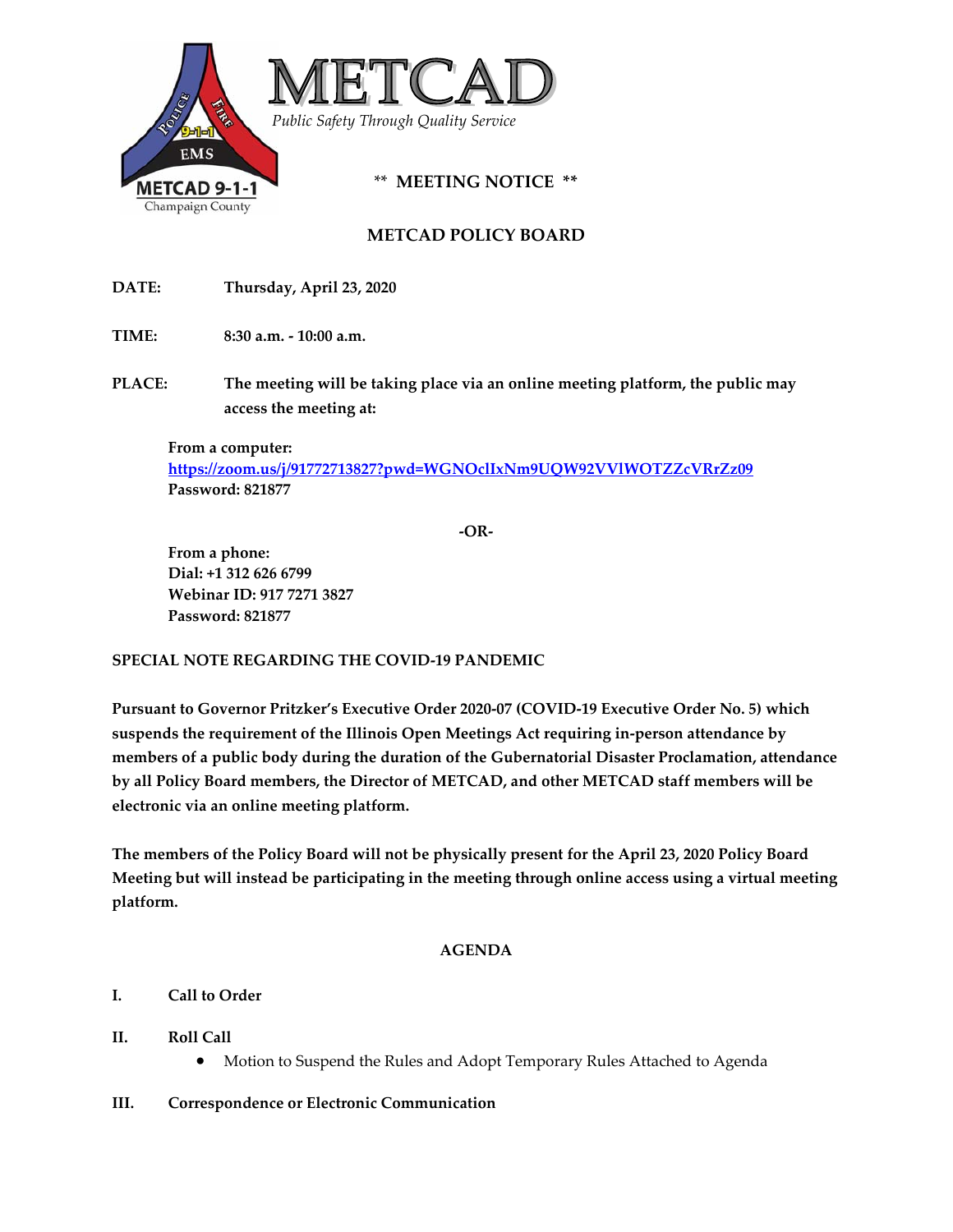### **IV. Audience Participation**

## **SPECIAL NOTE NECESSITATED BY THE COVID‐19 PANDEMIC SEE PUBLIC COMMENT RULES ATTACHED TO THIS AGENDA Public comments shall be received via email to:** *publicinput@METCAD911.org*

#### **V. Approval of Minutes**

• March 5, 2020 Regular Meeting

#### **VI. Action Items**

● Resolution 20-02 – Approving a Contract with Dell, Inc. for the Purchase of Computers, Laptops, and Monitors

#### **VII. Discussion Items**

- Legislative Update
- Technical Services Update
- Personnel Update

#### **VIII. Board Member & Director Comments**

#### **IX. Adjournment**

METCAD strives to ensure that its programs, services and activities are accessible to individuals with disabilities. If you are an individual with a disability and require assistance to observe or participate, please contact the METCAD Administrative Office at 333‐4348 at least 48 hours prior to the scheduled meeting date.

1905 E Main Street, Urbana, Illinois 61802 *www.metcad911.org FAX (217) 384-7003*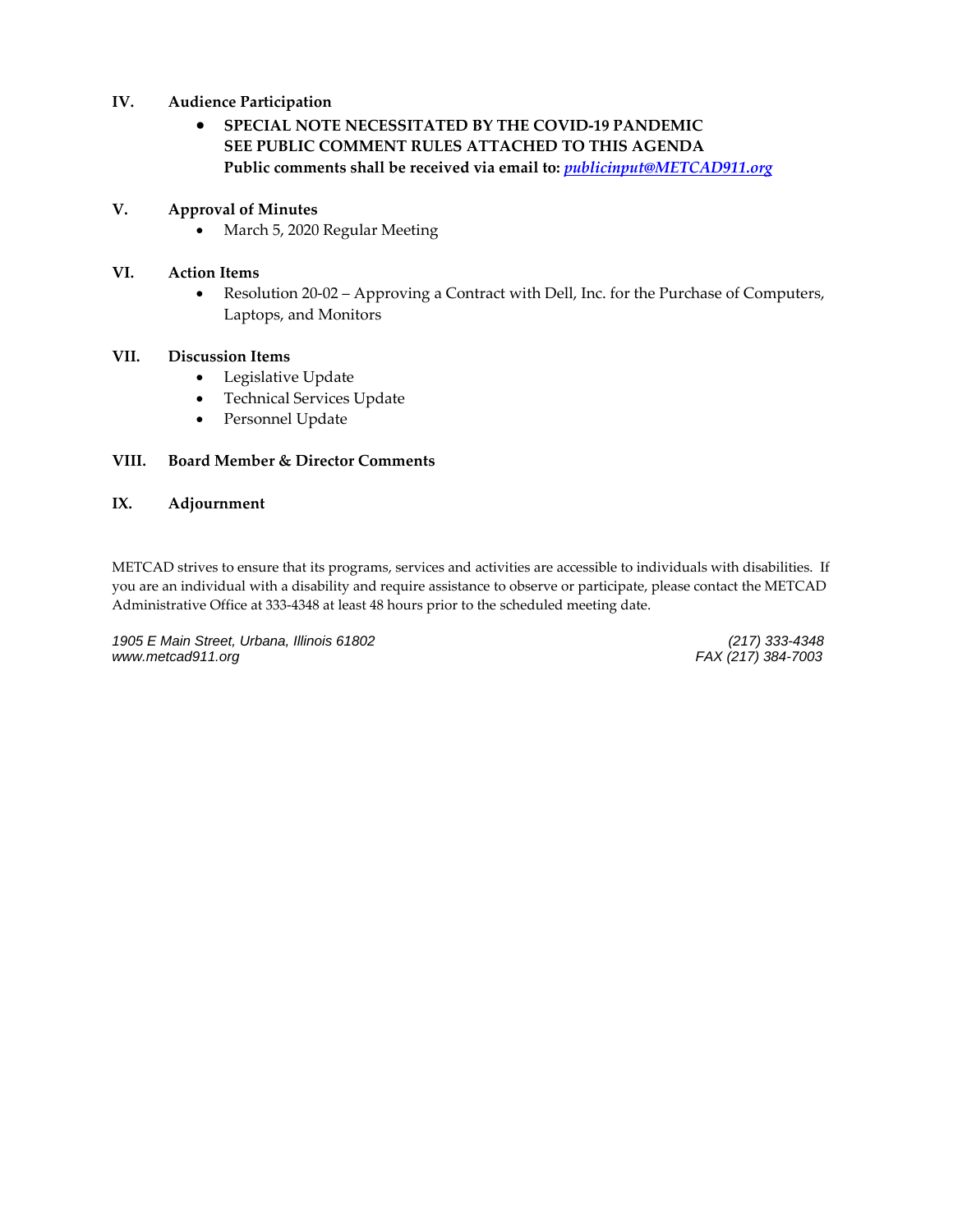# **TEMPORARY RULES FOR THE CONDUCT OF THE APRIL 23, 2020 METCAD POLICY BOARD MEETING**

Governor Pritzker's Executive Order 2020-07 (COVID-19 Executive Order No. 5) suspends the requirement of the Illinois Open Meetings Act requiring in-person attendance by members of a public body during the duration of the Gubernatorial Disaster Proclamation, attendance by all Policy Board members, the Director of METCAD, and other METCAD staff members will be electronic via an online meeting platform.

The members of the Policy Board will not be physically present for the April 23, 2020 Policy Board Meeting but will instead be participating in the meeting through online access using a virtual meeting platform.

For this meeting, the members shall follow the temporary rules as set forth below, in addition to the rules in the Policy Board By-Laws that do not conflict with the temporary rules.

# **TEMPORARY RULES**

1. All Policy Board members who are attending the April 23, 2020 meeting will be required to attend by means of electronic attendance, including but not limited to a phone or computer connection.

2. The platform for electronic attendance at the meeting will be arranged in advance by the Director of METCAD, or designee, and will be communicated to each Policy Board member at least 48 hours prior to the commencement of the meeting.

3. The electronic platform shall allow all Policy Board members to speak and listen simultaneously to the proceedings.

4. In the event an individual Policy Board member is unable to participate in the meeting or part of the meeting or does not respond to a call to a vote when their name is announced, the member shall be counted as an excused absence from the meeting or vote as the case may be.

5. The format of the agenda for the meeting shall remain the same, that is, shall be called in the same order as contained in the existing By-Laws.

6. The regular meeting proceedings will be simultaneously available for access on the METCAD website and the meeting minutes shall be available in substantially the same manner as Policy Board meetings have been available prior to the date of the initial emergency order.

7. Since there will be no Policy Board members physically present at the meeting, the By-Laws are amended for the duration of the COVID-19 Executive Order No. 5 as follows to permit the public to address the Policy Board relevant to matters on the agenda and to provide general public comment:

A. **Public comments shall be received via email to:** *publicinput@METCAD911.org*. The commenter shall provide their name, city of residence, and whether the comment is for a specific agenda item or general public comment.